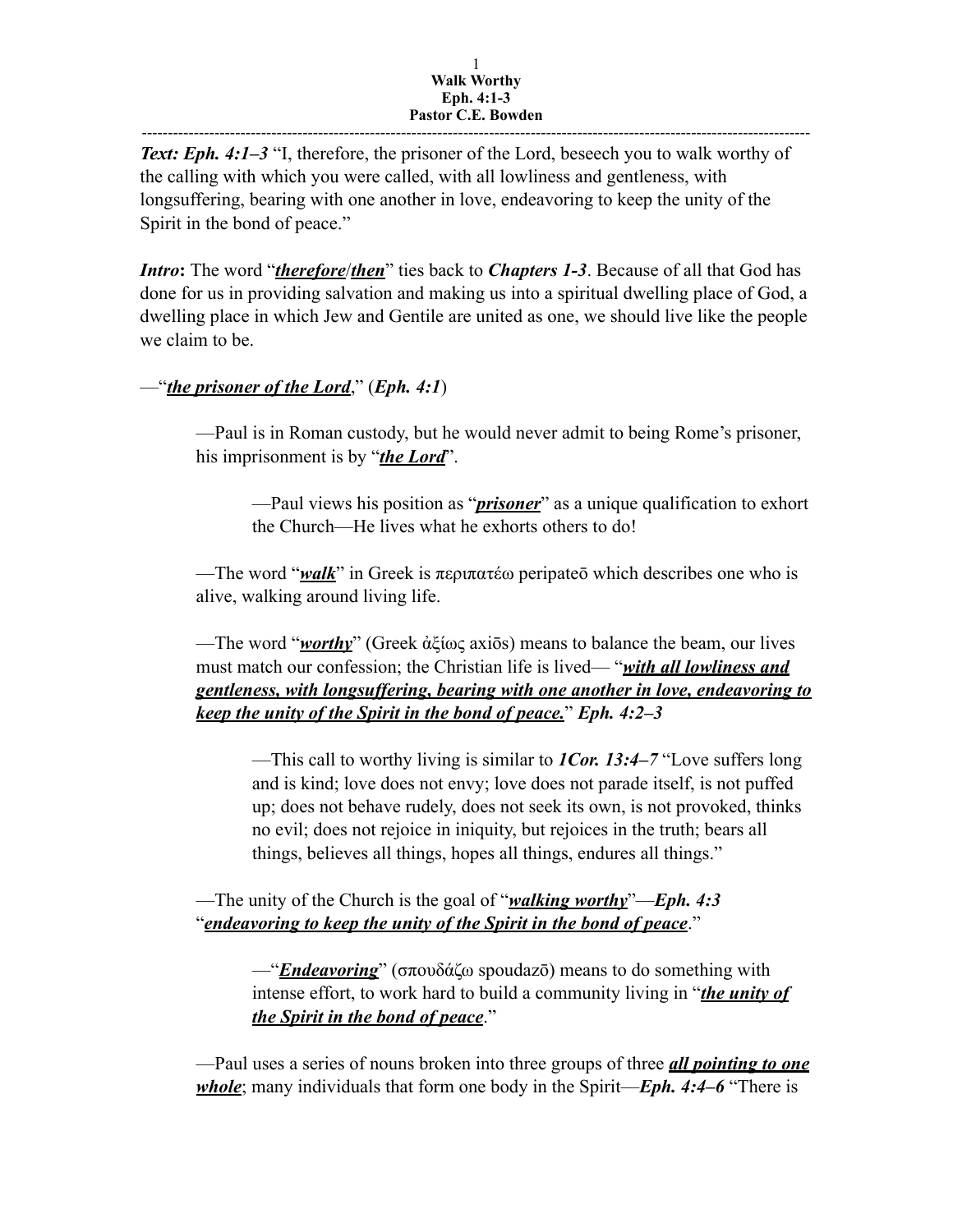*one body* and *one Spirit*, just as you were called in *one hope* of your calling; *one Lord*, *one faith*, *one baptism*; one God and Father of all, who is *above all*, and *through all*, and *in you all*."

—What has happened to the Church in the centuries between Paul's writing and our experience today?

—Just as there is no longer Jew or Gentile before God, *there are not many* "*bodies*" but *one whole*, united by *One Holy Spirit* and *One hope*.

—*Eph. 2:15* "having abolished in His flesh the enmity, that is, the law of commandments contained in ordinances, *so as to create in Himself one new man from the two, thus making peace*."

—It feels as though we have worked hard to rebuild the "*enmity*" God abolished.

—*One body many gifted members*—*Eph. 4:7* "But to each one of us grace was given according to the measure of Christ's gift."

—This again sounds like Paul's writing in *1 Corinthians—*"There are diversities of gifts, but *the same Spirit*. There are differences of ministries, but *the same Lord.* And there are diversities of activities, but it is *the same God* who works all in all." *(1Cor. 12:4–6)*

—The gifts are given according the administration of the Holy Spirit— *1Cor. 12:11* "But one and the same Spirit works all these things, distributing to each one individually as He wills."

—There is a principle at work here, *the more diverse the gifting, the unified we are*—*1Cor. 12:25–26* "that there should be no schism in the body, but that the members should have the same care for one another. And if one member suffers, all the members suffer with it; or if one member is honored, all the members rejoice with it."

—*Eph. 4:8* "Therefore He says: "When He ascended on high, He led captivity captive, And *gave gifts to men*."

—This verse is a loose quote of *Psalm 68:18* "You have ascended on high, You have led captivity captive; You have *received gifts* among men, Even from the rebellious, That the LORD God might dwell there."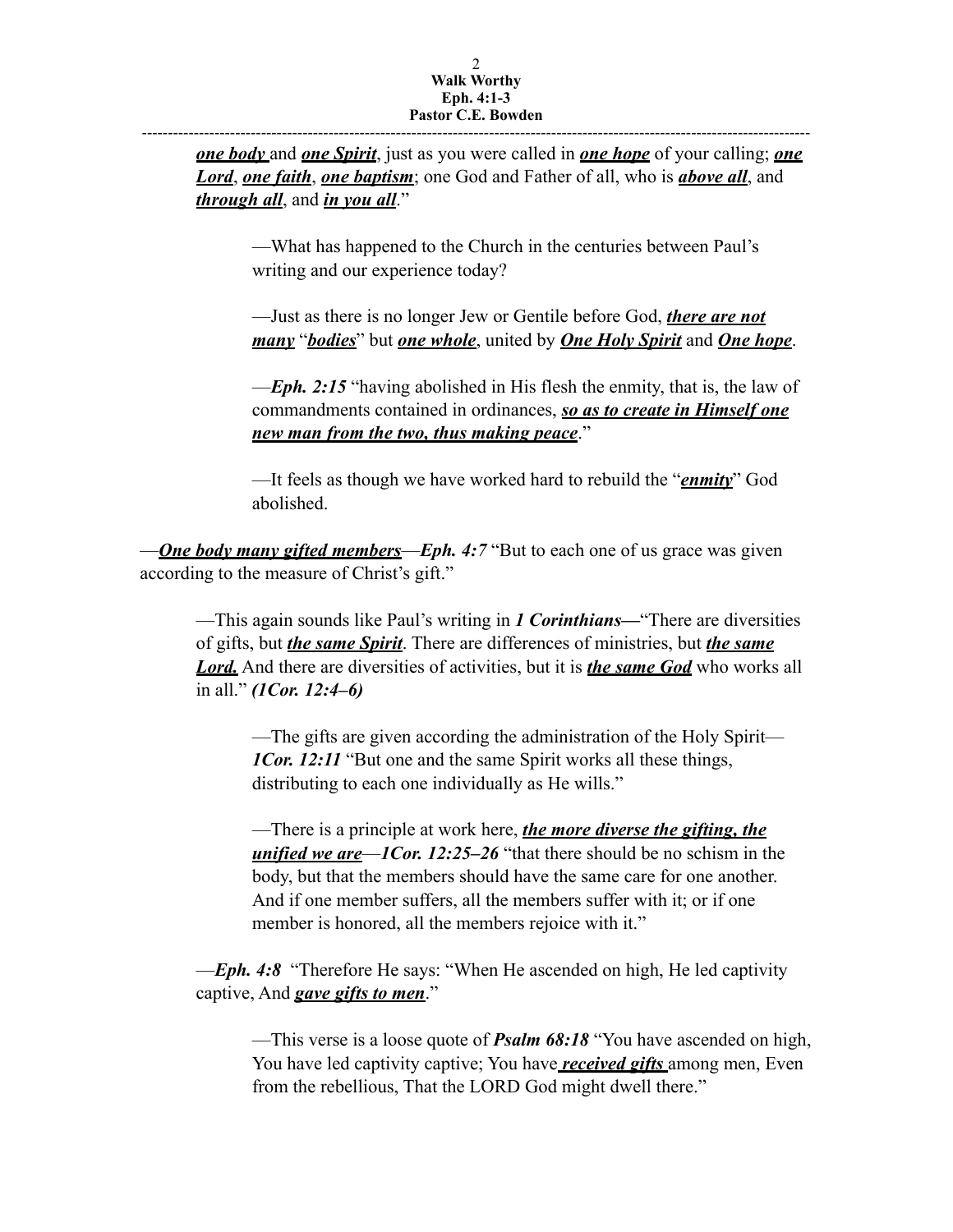—Notice Paul's major change from "*received gifts*" (*Ps. 68*) to "*gave gifts*" (*Eph 4*); this was a device used often in the New Testament to support a truth using Old Testament text with modifications; the only explanation to such changes is that the same Holy Spirit that inspired the Old Testament writers, is the same that inspired New Testament writers.

—Paul is using *Psalm 68* in order to stress that none other than the exalted Lord is the one who has endowedHis church with gifts by grace.

—*The call to unity and the Spiritual gifts*—"*And He Himself gave* some to be *apostles*, some *prophets*, some *evangelists*, and some *pastors* and *teachers*, *for the equipping of the saints for the work of ministry, for the edifying of the body of Christ.*" (*Eph. 4:11– 12*)

—Spiritual gifts are at the heart of Christ's strategy for building His church; thesec gifts are the ministry gifts "He…*gave some to be apostles, some prophets, some evangelists, and some pastors and teachers*". (*Eph. 4:11*)

—He list only those who are appointed to leadership, whose ministry is exercised for the sake of the whole community—*Eph. 4:13* "till we all come to the unity of the faith and of the knowledge of the Son of God, to a perfect man, to the measure of the stature of the fullness of Christ."

—The first two are foundational gifts—*Eph. 2:20 "*having been built on the *foundation of the apostles and prophets*, Jesus Christ Himself being the chief cornerstone."

—The argument is given that states these two gifts are no longer functioning in the Church; but there is *nothing in the wording of this text that indicates these gifts would cease*.

—The verse appealed to by the ceasetionist-*1Cor 13:8–10* "Love never fails. But whether there are prophecies, they will fail; whether there are tongues, they will cease; whether there is *knowledge*, it will vanish away. *But when that which is perfect has come, then that which is in part will be done away*."

—The verbal tense of the phrase "*He Himself gave*…" is called a pluperfect, which indicates a definite past action, and action completed.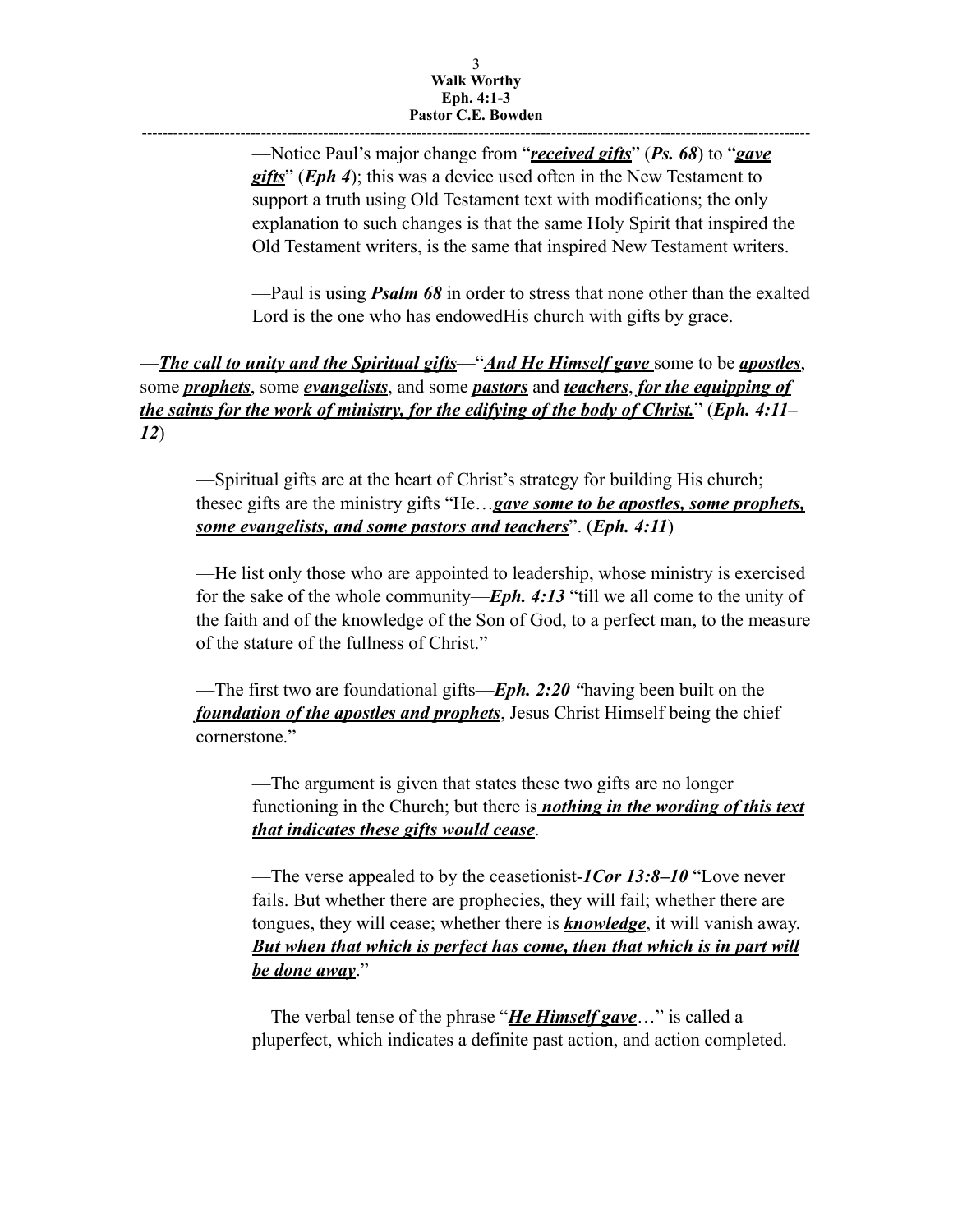## 4 **Walk Worthy Eph. 4:1-3 Pastor C.E. Bowden** ---------------------------------------------------------------------------------------------------------------------------------

—The word *Apostle* means one who is sent out and is given to set the Church in order and maintain doctrinal purity.

> —They are known by the signs they work—*Acts 2:43 "*Then fear came upon every soul, and *many wonders and signs were done through the apostles*."; *2Cor. 12:12* "Truly the signs of an apostle were accomplished among you with all perseverance, *in signs and wonders and mighty deeds*."

—*Prophets* speak words under the inspiration of the Spirit, and includes as much forth-telling as foretelling—*Acts 15:32* "Now Judas and Silas, themselves being prophets also, **exhorted and strengthened the brethren with many words**."

—*Evangelists*, would be more akin to our present day missionaries—*Acts 21:8* "On the next day we who were Paul's companions departed and came to Caesarea, and entered the house of Philip the evangelist, who was one of the seven, and stayed with him."

—*Pastors and Teachers,* are grouped together, suggesting that the two roles were regarded as complementary and often coordinated in the same person.

> —The word "*pastor*" is translated from the Greek ποιμήν poimen one who tends flocks or herds, a shepherd, herdsman.

—"*Teachers*" from the Greek διδάσκαλος didaskalos, a master; and are linked with prophets in *Acts 13:1* "Now in the church that was at Antioch there were certain prophets and teachers: Barnabas, Simeon who was called Niger, Lucius of Cyrene, Manaen…"

—Paul list these a little different in—*1Cor. 12:28* "And God has appointed these in the church: first apostles, second prophets, third teachers, after that miracles, then gifts of healings, helps, administrations, varieties of tongues."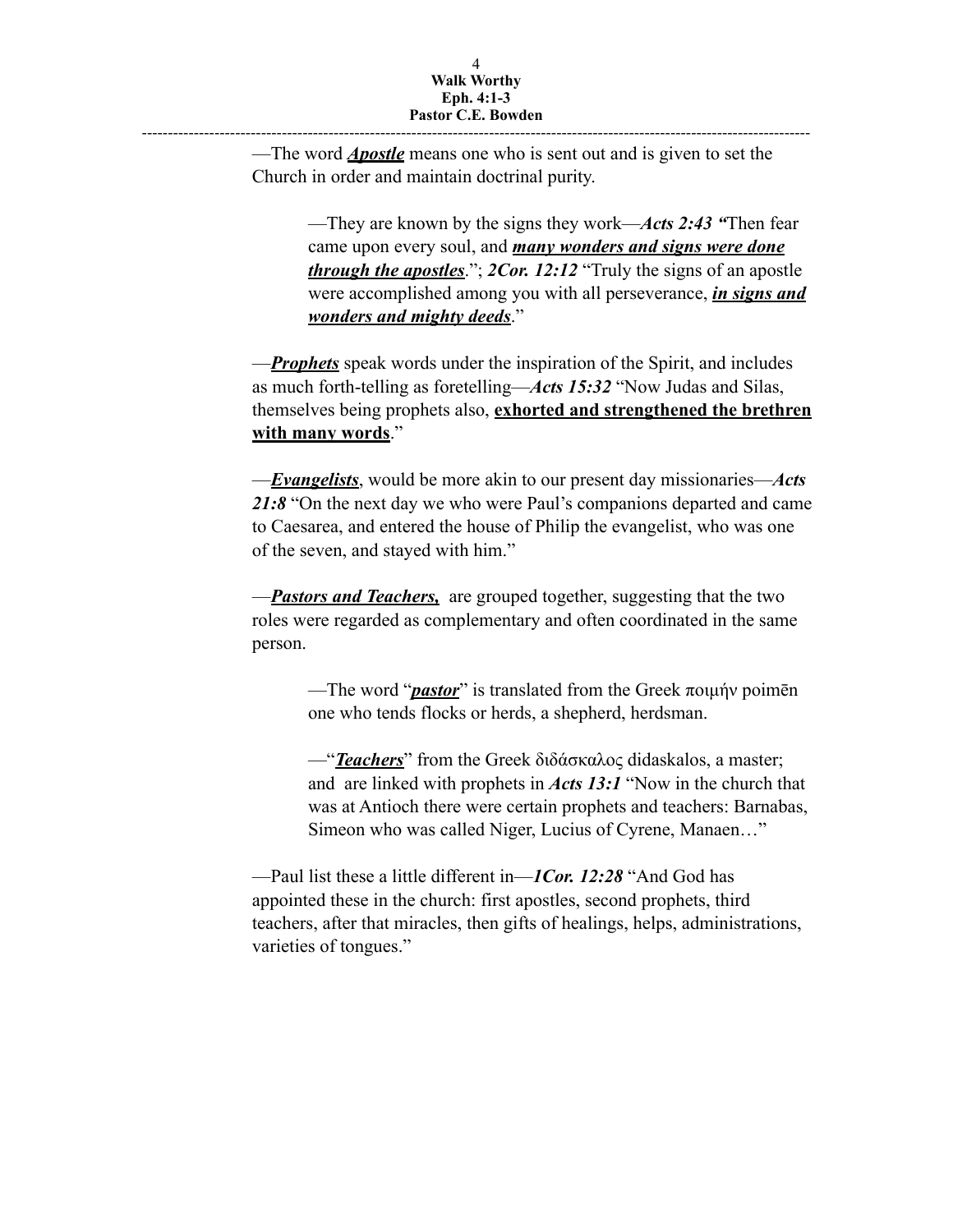<sup>5</sup><br>Walk Worthy<br>Eph. 4:1-3<br>Pastor C.E. Bowden